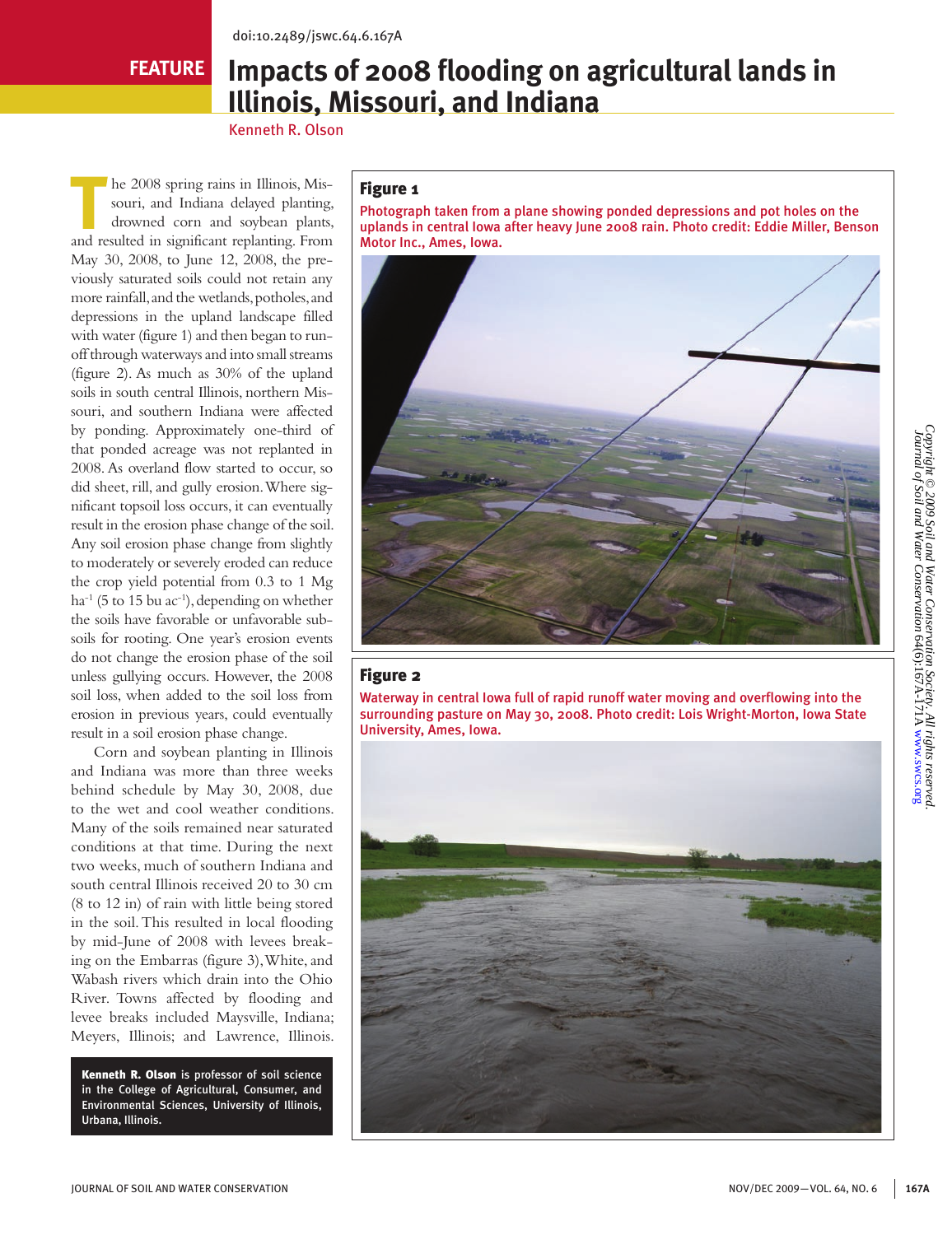## Figure 3

Full temporary storage ponds surrounded by flooding from Embarras River near Sainte Marie, Illinois, in June of 2008. Photo credit: Ken Flexter, Jasper County NRCS Field Office, Newton, Illinois.



Thousands of hectares (thousands of acres) of agricultural lands were impacted. Much of the 2008 corn crop planted by June 8, 2008, on floodplain soils was lost due to flooding, and many areas did not dry out sufficiently for crop planting until after July 15, 2008, making it too late to replant. In these areas, the 2008 crop loss was total.

The areas that were not protected by levees and flooded only received a thin layer of silt and clay. The 2008 crop was lost, but soils did not suffer permanent damage. This was not the case where levees failed. Water removed hundreds of meters (hundreds of feet) of the levee embankments (figure 4) and eroded thousands of cubic meters (thousands of cubic feet) of soils

#### Figure 4

The Embarras River cutting through a levee near Sainte Marie, Illinois, in June of 2008. Photo credit: Ken Olson, ACES, University of Illinois, Urbana, Illinois.



and underlying outwash parent material to depths of 3 to 6 m (10 to 20 ft) below the base of the earthen levee when the levees broke (figure 5). The force of the rushing water uprooted trees growing between the river and the levee prior to the break and deposited them on the previously protected floodplain (figure 6). The 2008 crop on the floodplain soils behind the broken levees was a total loss.

This situation happened at two levee breaks southeast of Sainte Marie, Illinois. About 90 m (295 ft) of levee was lost at each break. Blowout holes or craters were created that were 0.4 to 1.2 ha (1 to 3 ac) in size and held water. One to three meters (3 to 10 ft) deep gullies extended a few hundred meters (few hundred feet) into the previously protected floodplain, and hundreds of 20 m (65 ft) high trees were transported hundreds of meters (hundreds of feet) onto the previously protected floodplain. Deltaic sand deposits up to 0.5 m (1.6 ft) thick covered 30 ha (74 ac) or more on the floodplain at each site, with an additional 80 ha (198 ac) covered with a few centimeters (few inches) of sand. The remaining hundreds of hectares (hundreds of acres) of previously protected floodplain soils received a thin coating of silt and clay and remained under floodwaters long enough to drown out this year's crop if it was planted and not already removed by the wall of advancing water. The road and drainage ditches on the previously protected floodplain were also filled with sand more than 2 km (1.2 mi) from the levee break. By June 23, 2008, the water had drained from the floodplains and back into the Embarras River, sufficiently for the local farmers to hire contractors with bulldozers, pans, graders, back hoes, and buckets to begin the task of moving the trees from near the blowout holes and floodplain and to begin filling in the craters and gullies (figure 7). In addition, they began creating temporary levee embankments either around the blowout hole or across it to prevent any future flooding. The material for the temporary levee was obtained from the thick sand deposit beyond the blowout holes, transported to the edge of the blowout hole or crater and then compacted by a bulldozer. Other equipment was used to scrape and pile the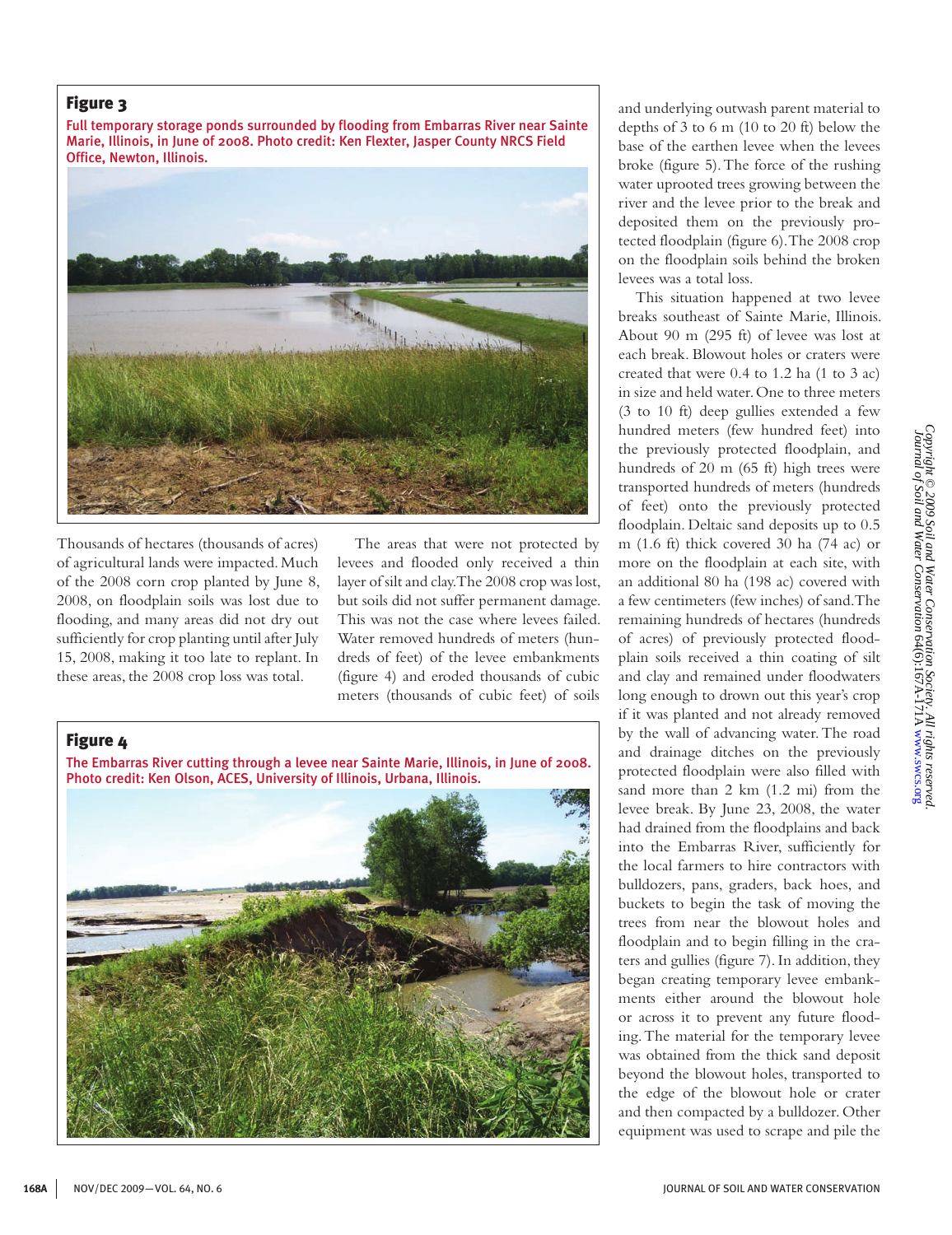#### Figure 5

In the background is the Embarras River, Illinois, adjacent to the missing 90 meter section of the levee and the crater lake that was created by rushing waters. Photo credit: Ken Olson, ACES, University of Illinois, Urbana, Illinois.



## Figure 6

Agricultural fields covered by deltaic sand deposits, water, and trees moved and deposited by rushing water through a levee break on Embarras River, Illinois. Photo credit: Ken Flexter, Jasper County NRCS Field Office, Newton, Illinois.



sand either for use in the temporary dam or to fill in parts of the craters and gullies. Tillage equipment, such as chisel plows and moldboard plows, were used on the areas with thin sand deposits  $\left($  <15 cm  $\right]$  <6 in]) in an attempt to mix the sand into the underlying silty and clayey topsoil.

The first question raised by an equipment operator was: "Where did all the sand come from?" He seemed to know that most of the surrounding Illinois soils were low in sand content. In fact, most of the upland soils formed in loess have less than 3% sand, and even the bottomland soils in the area have less than 15% sand. Apparently, the sand came from sand bars that may have developed in the river as the fine silts and clays were carried

beyond where the sand dropped onto the river bed. Also, the area is just south of the Wisconsin terminal moraine that was also topped thousands of years ago by rising water moving rapidly and depositing sandy outwash in the existing Embarras River valley. This underlying outwash is higher in sand and may have been used to create the levee embankment in the 1920s and 1930s. It is the parent material under the current alluvial soils at depths from 1 to 8 m (4 to 26 ft). The levee itself contained a higher sand content than the soils in the area, and significant sections of the levee were removed in addition to soil from the deep blowout hole. When the current Embarras River cut through the levee and dissipated sufficient energy to slow the water flow down, the sand dropped out and the remainder of the finer soil materials were carried further out into the valley floodplain.

Landowner questions included, "Are the current soils in the floodplain without levees or with levees that broke damaged by flooding?" and if so, "How can they be restored?" When water flows over alluvial soils not protected by a levee, the rising water level does not normally cause significant soil erosion damage in the form of sheet, rill, or gully erosion. The unprotected alluvial soils often receive a thin layer of sediment which can usually be mixed into the underlying topsoil with tillage equipment. However, when a levee fails, a few-hectare (several-acre) blowout hole becomes a pond, resulting in the permanent loss of floodplain soils and agricultural land. Additional damage can be caused by the adjacent thick sand deposits, burying the underlying soils with up to 0.5 m (1.6 ft) of sand and creating a deposit or delta which can cover 30 ha (74 ac) or more. This sand deposit has to be removed or the soils will remain too droughty for growing row crops in future years. The soils in the area that receives less than 15 cm (6 in) of sand can often be mixed with the underlying silty and clayey soils and farmed in future years. Future crop yields may or may not be affected depending on the success of the mixing.

During the same May 30, 2008, to June 12, 2008, time period, 20 to 30 cm (8 to 12 in) or more of rain also fell on all of Iowa, southern Wisconsin, north-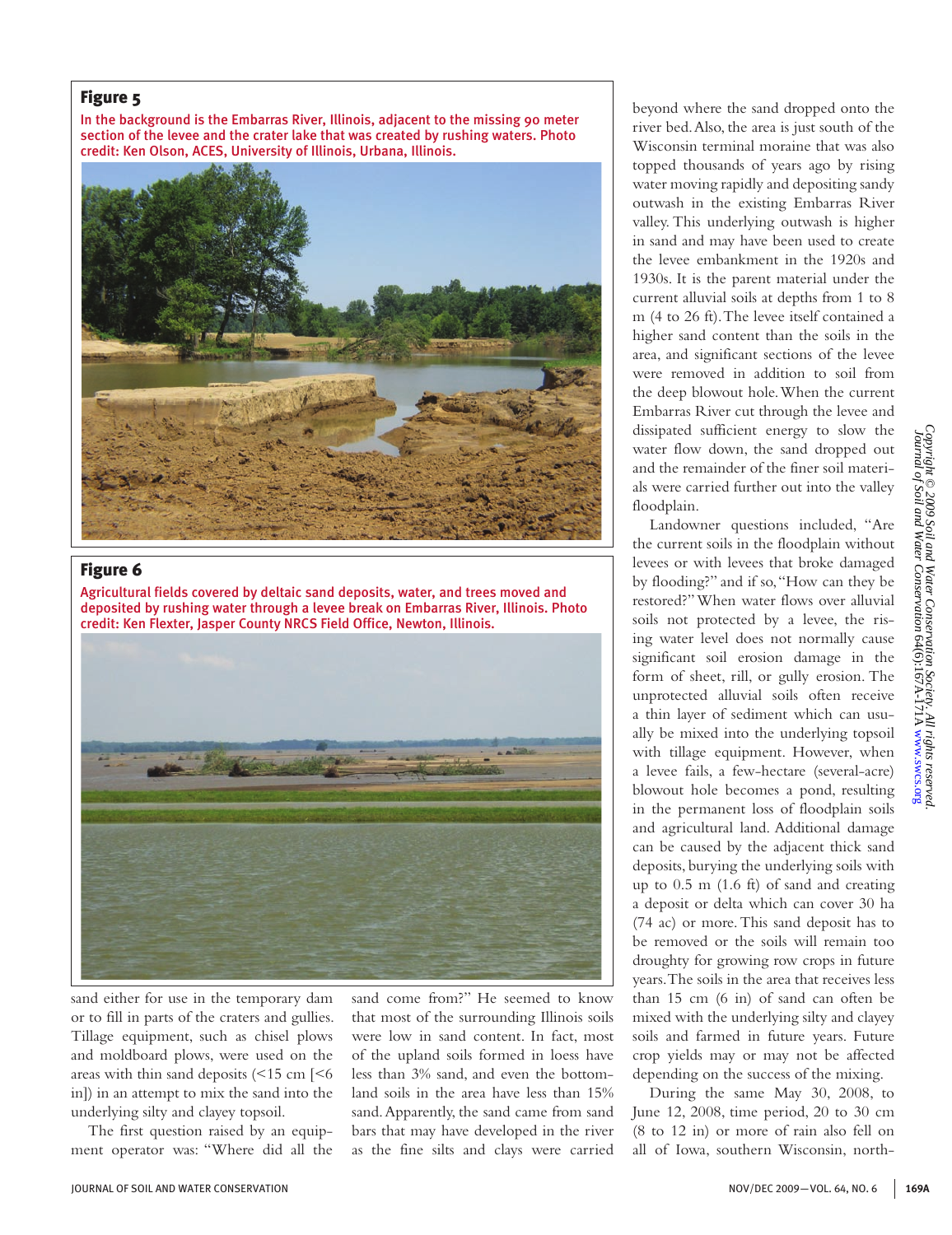#### Figure 7

Sand being piled with a backhoe bucket for transport off the agricultural lands previously protected by a levee. Photo credit: Ken Olson, ACES, University of Illinois, Urbana, Illinois.



ern Illinois, southeastern Minnesota, and northern Missouri. Most of the national news coverage focused on Iowa where Cedar and Iowa rivers flooded the towns of Cedar Rapids and Iowa City. Later, the Mississippi and Missouri Rivers flooded farmland not protected by levees and where levees broke during the next few weeks as floodwaters peaked down river. The Mississippi River peaked at St. Louis, Missouri (near the point where the Missouri River flows in) on July 1, 2008, but at a lower height than during the 1993 flood. In 2008, there were no levee breaks on the Mississippi River south of St. Louis, but there was flooding of agricultural lands and local roads in the floodplain. The raising floodwaters on the Mississippi River did cause evacuation of residents in towns such as Winfield, Missouri, Meyers, Illinois, and Keithsburg, Illinois; closed many local roads and bridges; and flooded adjacent agricultural lands. These levee breaks had the same effects on adjacent floodplain soils as noted above in the Ohio River tributaries discussion.

How did various soil conservation practices fare? During the last 30 years, many soil and water conservation practices and structures were no longer utilized and soil erosion standards were met using conservation tillage and no-till systems. Most remaining terraces, contour farming, strip cropping, and waterways were effective. However, many waterways were filled above capacity and were eroded by fastmoving water or had significant sediment deposition. Culverts and other drainage structures were often plugged by soybean and corn residue, primarily from no-till systems residue. No-till systems did reduce raindrop impact and erosion, but once overland flow started on sloping lands, the residue was transported into the streams, blocked drainageways and structures, and resulted in local flooding of fields and even highways. Water storage structures, such as retention ponds, filled quickly with water and in some cases were covered by floodwaters. Risers and tile outlets were often insufficient to drain crop areas within 24 or 48 hours, resulting in significant numbers of corn and soybean plants lost. Some areas were eventually replanted to corn or soybeans.

Floodwaters in 2008 on floodplains without levees resulted in 100% crop loss, and floodplain soils often received thin silt, sand, or clay deposition, which could be mixed with tillage equipment into the topsoil prior to planting the 2009 crops. Floodplains with levees that held usually had little 2008 crop lost, except where tributary streams ponded water behind the levees. However, floodplains with levees that broke lost both the 2008 crops and agricultural land. Lands adjacent to levee breaks were subject to rushing water

which often created blowout holes or craters, resulting in total loss of soil profiles as the area became a pond. Thick sand deposits often tens of hectares (tens of acres) in size occurred adjacent to the blowout hole in the form of a sand delta. These deposits could lower future yields of buried alluvial soils and resulted in up to 100% crop loss in 2008. Thin sand and silt deposits on hundreds of thousands of hectares (hundreds of thousands of acres) in floodplain (alluvial soils) will probably have limited impact on future soil productivity if sediment is tilled into the topsoil despite 2008 total crop loss.

Why were Illinois, Missouri, and Indiana vulnerable to flooding in 2008? The Mississippi River received a lot of floodwater from Wisconsin, Minnesota, and Iowa at a time when there was also a lot of local (Illinois and Missouri) runoff. Both sources contributed to levees breaking north of St. Louis, Missouri. Indiana was obviously not affected directly by the Upper Mississippi River flooding event but was affected by Ohio River tributary flooding. Central Indiana, northern Missouri, and south central Illinois received 12 to 30 cm (5 to 12 in) of rain in the 2 weeks at the end of corn and soybean planting season (late May and early June) when the soils were already saturated. Other watersheds had a high slope gradient with even greater runoff potential. The hydrologic soil groupings in some watersheds also affected the runoff rate. The crop rotation in Illinois, Missouri, and Indiana is up to 90% corn and soybeans, with limited acreage in small grains and forages. Further, urban and highway development in floodplains within the Mississippi, Missouri, and Ohio River watersheds contributed to flooding problems. Drainage systems in the upland designed to remove excess water to open outlets in 24 hours reduced crop plant loss but contributed to higher flooding levels on floodplain soils. Currently, fewer soil conservation structures and retention ponds are being built and maintained than in the past. Many levee breaks occurred despite efforts to rebuild, raise, and strengthen the Mississippi and Missouri levees following the 1993 flooding. In Missouri, significant acreage of unprotected agricultural lands was converted to fish and wildlife use.